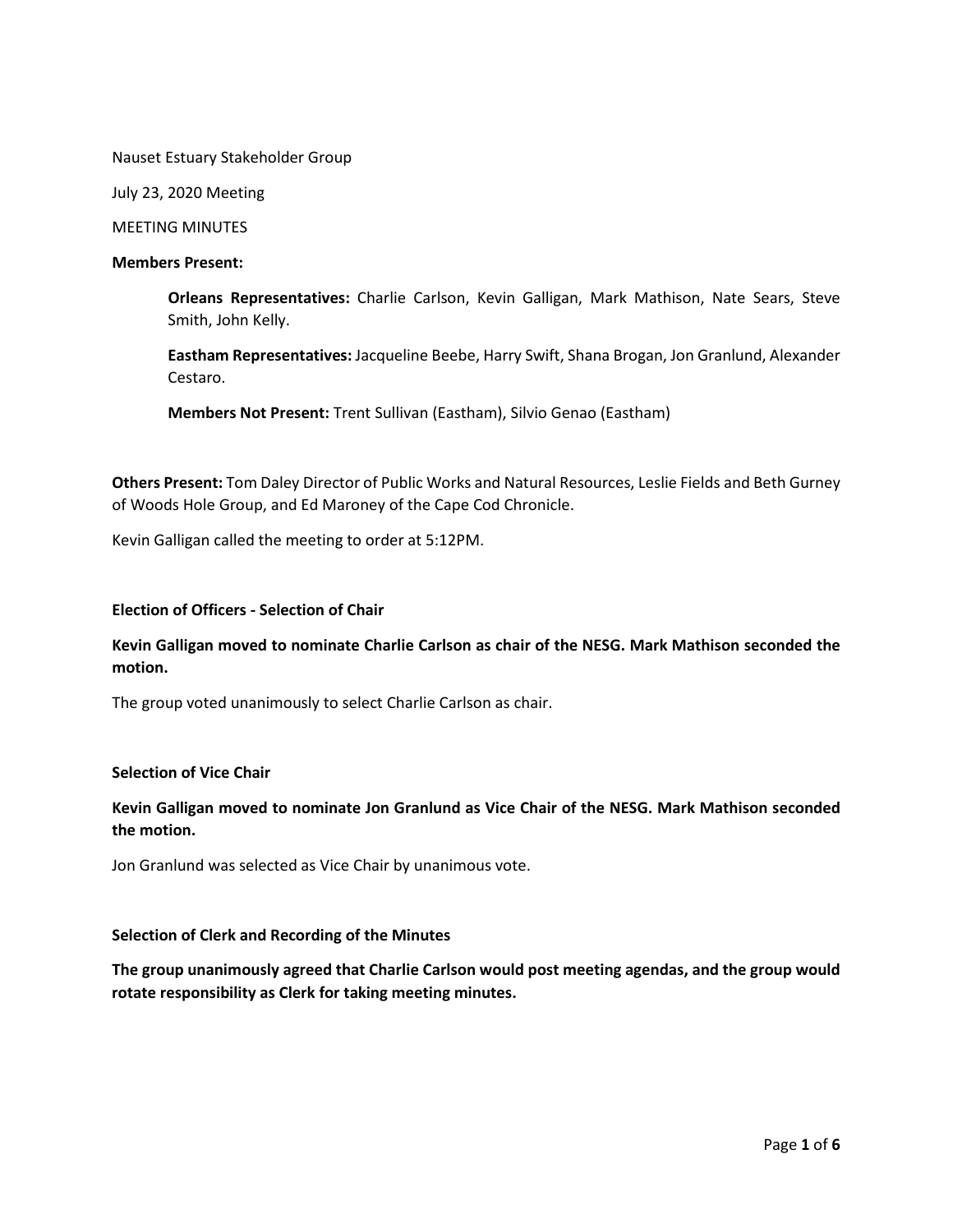# **Memorandum of Understanding (MOU)**

Charlie Carlson noted the delays in the meeting schedule in sections four and five due to COVID-19. Leslie Fields suggested revising the meeting schedule to include meetings from July through September 2020. The group is not held to four meetings, additional meetings can be held if necessary. This meeting schedule assumes that the group will be able to arrive at a consensus on the following:

- **Preferred alternative for the dredge channel**
- Submitting a Special Review Procedure (SRP) request letter
- Agreement on a Second MOU addressing the permitting process

Leslie Fields stated she will arrange an August meeting with regulatory agencies for feedback so that the NESG has enough information to make decisions and recommendations to their Select Boards by the end of September.

Jacqui Beebe stated that Eastham already has a consensus on the preferred alternative, and that the dredging zone should not be located in the marsh area. She informed the group that Eastham has agreed to continue discussing the project; however, they reserve the right to question funding and science. She added that increasing the dredge channel to 100' would need to be considered further by the Select Board.

# **Second Memorandum of Understanding (MOU)**

Leslie Fields explained that the second MOU will:

- Assume both Eastham and Orleans Select Boards vote on a dredge project that needs to go forward with permitting.
- Cover development of permit applications and agency reviews of same
- **Include a schedule for permitting and public comment and public presentations**

Woods Hole Group will provide a scope of work addressing the timeline through the full permitting process within two weeks and the second MOU draft will be provided by Woods Hole Group in September.

# **Expanded Environmental Notification Form (ENF) Versus Environmental Impact Review (EIR)**

Leslie Fields and Beth Gurney informed the group that the Massachusetts Environmental Policy Act (MEPA) representatives recommended an EIR to ensure adequate public review and due to the large scope of work. However, a single EIR (instead of a draft and final EIR) could be filed for a streamlined review. Leslie Fields also cautioned that additional unforeseen studies could be required through the EIR process that will add to the cost in the scope they will provide.

The majority of NESG members present agreed that an EIR should be filed for the following reasons:

- **Adhere to MEPA's recommendation**
- **EXECUTE:** Streamline permitting
- **Provide residents in Eastham and Orleans with additional opportunities to comment on the** project and express concerns, such as increased boat traffic and environmental impacts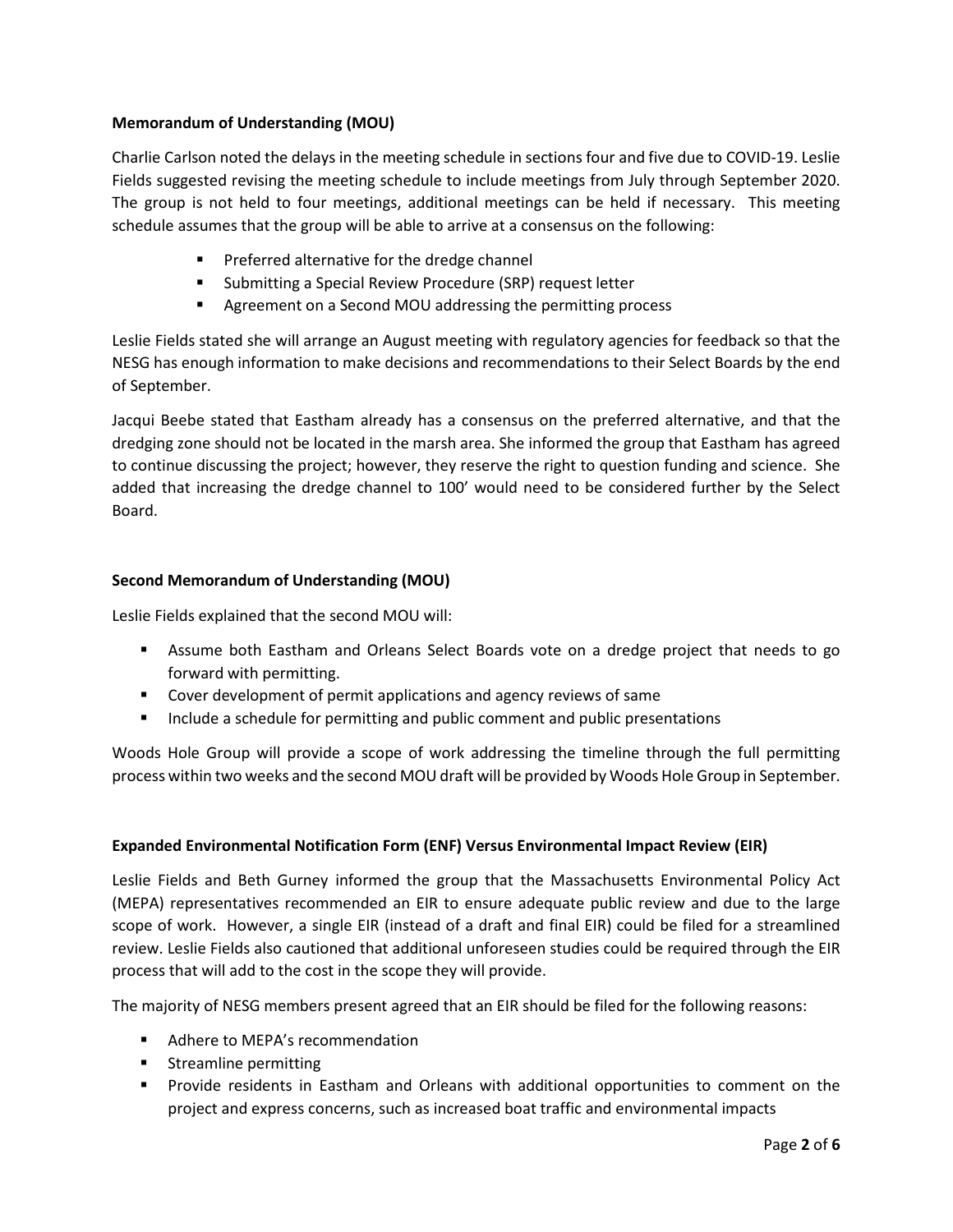Provide residents with a full understanding of the facts so they can vote at Town Meeting fully informed

Leslie Fields advised the group that additional plans and studies might be required through the permitting process. Examples provided were:

- Mitigating impacts to intertidal habitat, shellfish, and endangered shorebirds.
- Additional evaluation regarding the red tide cysts concerns in the dewatering basin
- **Development of a dredge spoil management plan**

## **Dredge Committee Update**

Charlie Carlson informed the group that the Orleans Dredge Advisory Committee will be reviewing a feasibility study in the coming months for the town's purchase of a dredge for potential use in the Nauset dredge project, but also including other possible areas in Orleans such as Rock Harbor, Pleasant Bay and maybe ponds. They are also seeking input from the county dredge program.

## **Construction Costs**

Leslie Fields stated she would provide updated construction cost estimates for the project in the coming weeks, by mid-August, for both county and private dredging of the agreed channels. These costs will be compared with the cost if the dredging is done by a dredge owned by the town of Orleans. She also stated the cost would include cost variations on a cubic yard basis, but would not include what additional costs may be required by the permitting agencies for mitigating potential environmental impacts. She reiterated the cost would not be one-time, but rather there will be an initial dredging cost and then an annual (or every few years) cost to maintain the dredged channels.

Jacqui Beebe pointed out that the dredge cost should also factor in the narrow dredging window, and asked Woods Hole Group to provide information regarding how long it will take to complete one full round of dredging in these short windows. Given it could take several years to complete the full project, it will be important to review potential additional permitting, project management, and construction costs.

Jon Granlund suggested factoring in the currents, as when one area is dredged it may improve the movement of sand through the channel.

### **Finalization of First MOU Revisions**

There was a consensus of the Nauset Estuary Stakeholder Group to move forward with the revisions to the timeline of the first MOU.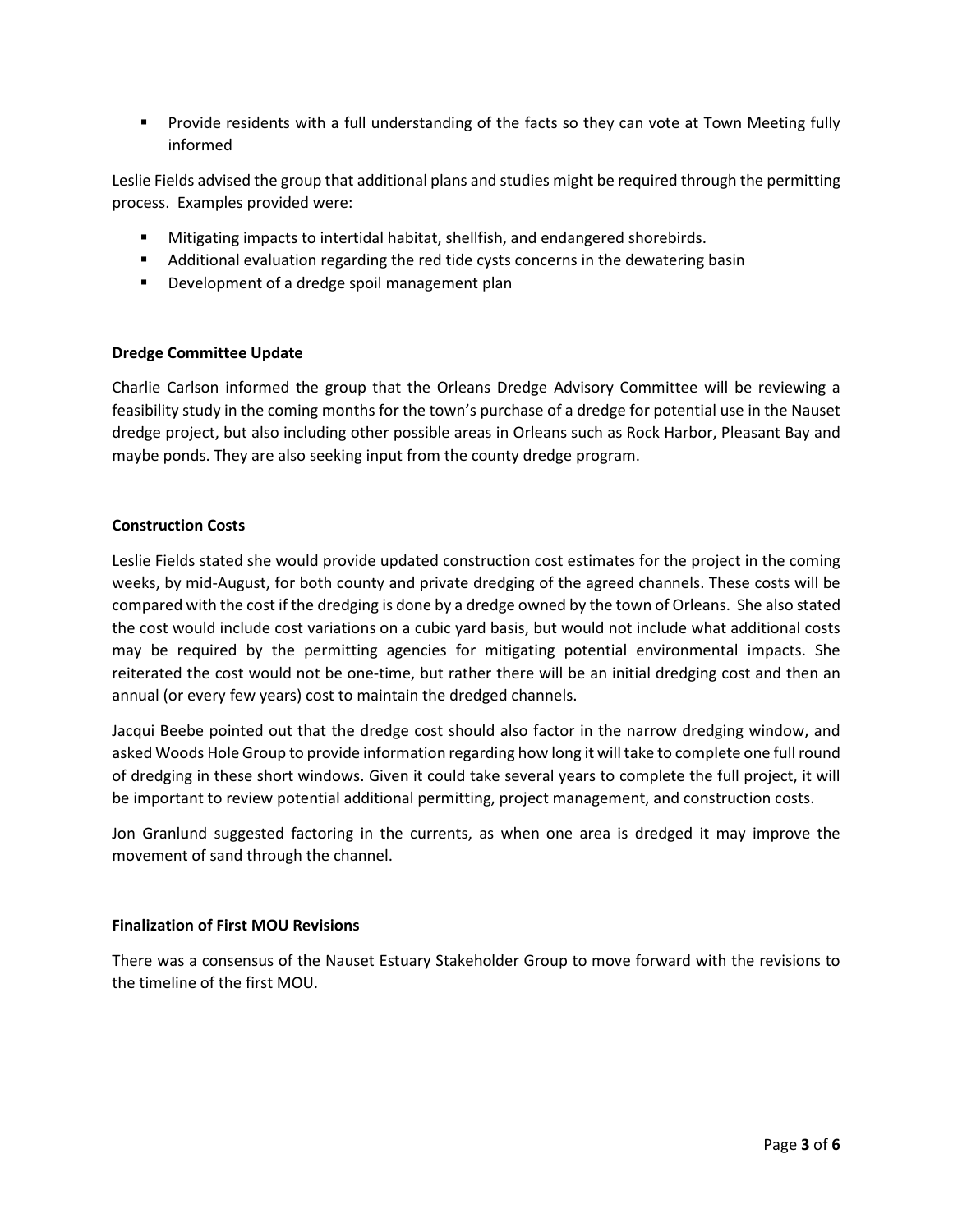# **Orleans Remaining Encumbered Funds for Studies Related to the Dredge Project**

Charlie Carlson inquired about the remaining funds from the 2016 Orleans Annual Town Meeting vote related to dredging.

John Kelly replied that there was approximately \$47,000 remaining for work in the Nauset estuary and any additional funding would require approval at Town Meeting. He also stated that there was about \$100,000 remaining in the original scope of work as only Tasks 11 and 12 were funded. John Kelly requested that Woods Hole Group review the remaining unfunded tasks as well as provide anticipated costs for the Mill Pond area in their scope of work.

## **Mill Pond Channel**

Leslie Fields said that the Mill Pond channel area can be included in the EIR permitting, and references to it can be left vague initially.

## **Dredge Channel Width**

Steve Smith stated the Town Cove channel in 1924 was 200' wide and the NESG should review what is occurring with the habitat in Town Cove due to a bottleneck of shoaling in the Hopkins Island area.

Harry Swift stated the channel should be 50' to reduce impacts.

Jacqui Beebe said that the Eastham Select Board will not want to increase width of channel, and it will be against the advice of regulators, as it was reduced to 50' because of their comments. She also noted that widening the channel adds to the cost, and permitting time.

Charlie Carlson inquired as to whether the NESG would consider permitting the 100' wide channel so the Towns have the option to create a wider channel and have it last longer, rather than be tied to the 50' channel.

Kevin Galligan said the Towns should look at whether a larger dredge zone could be permitted.

Jon Granlund recommended staying with the 50' channel in the zone, if it means getting a permit to dredge sooner.

Steve Smith said that the 2016 Orleans Town Meeting voted for 100' wide channel.

Leslie Fields clarified that the dredge zone would move and that it is never getting any closer than 300' from edge of barrier beach. She clarified that the dredge zone is much bigger than the channel and within it is an either a 50 or 100' wide channel. Leslie said she would compare areas of intertidal zone impacts between a 50' and 100' wide channel. She informed the group that they are currently working a dredging project in Sandwich, where dredging is proposed in an intertidal area, they are having to minimize the channel and mitigate for it, and they are currently having to reduce the project. She said the project would be "better off" with a 50' wide channel, but she would like to provide the NESG with the information to decide.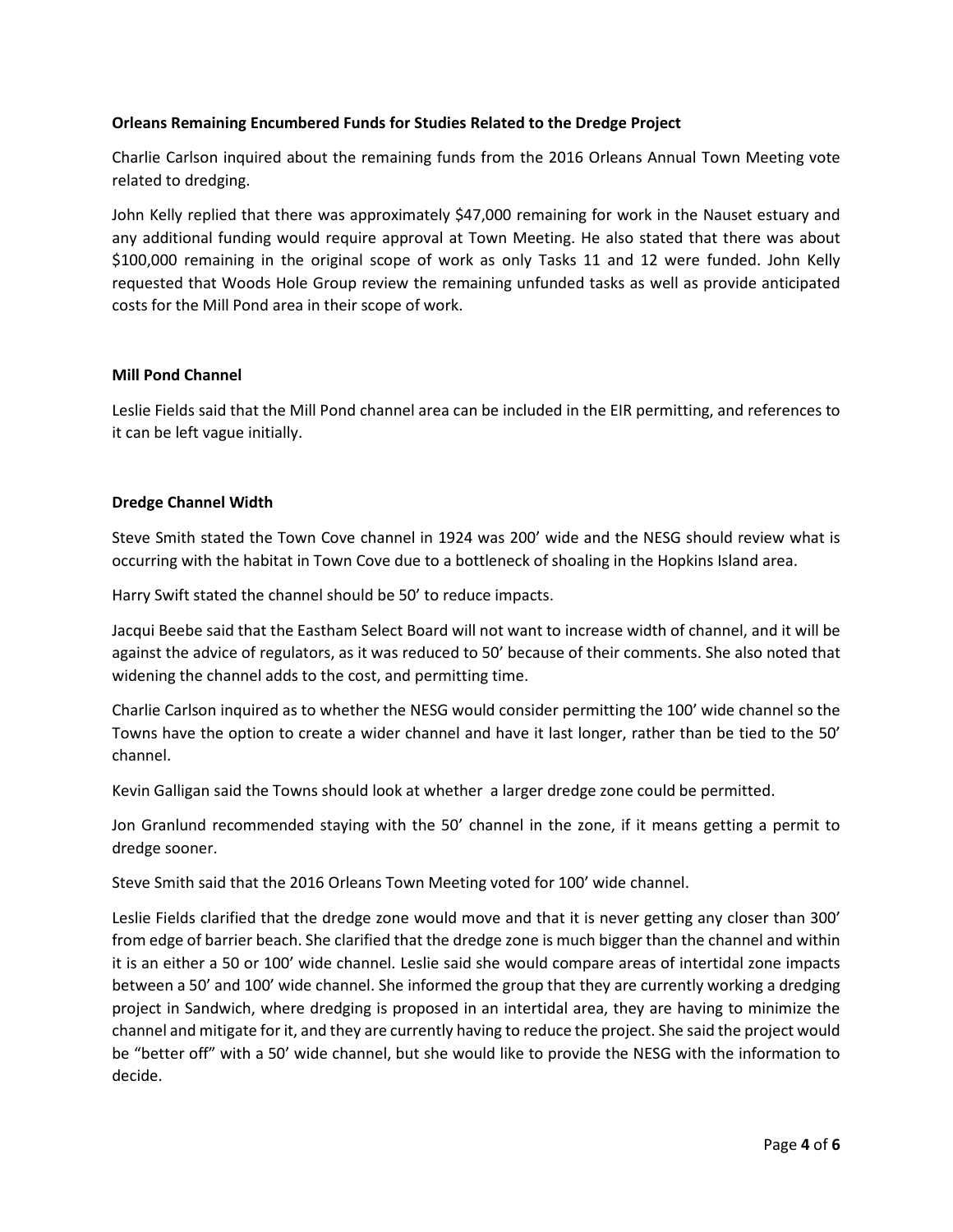Leslie Fields stated some of the permits would be valid for ten years, and the local permits would be valid for three and can be extended.

Shana Brogan pointed out that the permits could be amended if it is later decided to go from 50' to 100' wide later on, and would not have to go back to MEPA, etc. and it will be important get people more comfortable with the project and what the impacts may be with a 50' wide channel.

Mark Mathison recommended a 50' wide channel because it would expedite getting the dredging project permitted and prevent further marsh impacts that are presently occurring due to the increased boat traffic through Cable Creek.

Leslie Fields stated that they need to show how fast the channel is shoaling and look at changes in current velocities through the numerical model.

Jacqui Beebe said she could have a discussion with the Eastham Select Board about the channel width, but the purpose of the NESG is to provide recommendations to the Select Boards. She also stated that the group should listen to the regulatory agencies, and the cost between a 50' and 100' channel will be significant.

The committee decided to leave the SRP text regarding the channel width vague as it has not yet been determined.

# **County Dredge**

Charlie Carlson stated that the Orleans Dredge Advisory Committee is considering the feasibility for the country dredge to complete the project versus the town purchasing a dredge. Leslie Fields informed the group that the new head of the country dredge program would be meeting with representatives of the Orleans Dredge Committee at some point to provide an assessment as to whether the county can get their equipment in the marsh as they have concerns as to whether they can get the dredge and equipment through the inlet. She reiterated that the logistics of getting the equipment through the inlet would be challenging and the same may be the case for a town dredge.

Charlie Carlson and Steve Smith said that getting a town dredge in the marsh would not be a problem as it is portable and could be launched via Town Cove. The same may be true for the county dredge.

Leslie Fields also mentioned the current velocities that the dredges can operate at is also a concern.

# **Citizens Advisory Committee - Meeting with Regulatory Representatives – MEPA Review**

Charlie Carlson stated that he would prefer the regulatory agency representatives serve as advisors to the NESG rather than as members to ensure the Town representatives preserve the ability to meet on their own when necessary. He suggested another group could be formed to facilitate meetings of the Town and agency representatives. Leslie Fields stated that as part of the SRP process the agencies will probably require that the agencies be part of the NESG stakeholder group and MEPA will want them at all of the meetings but they can be nonvoting members. Further, the Town representatives will retain the right to meet independently of the NESG.